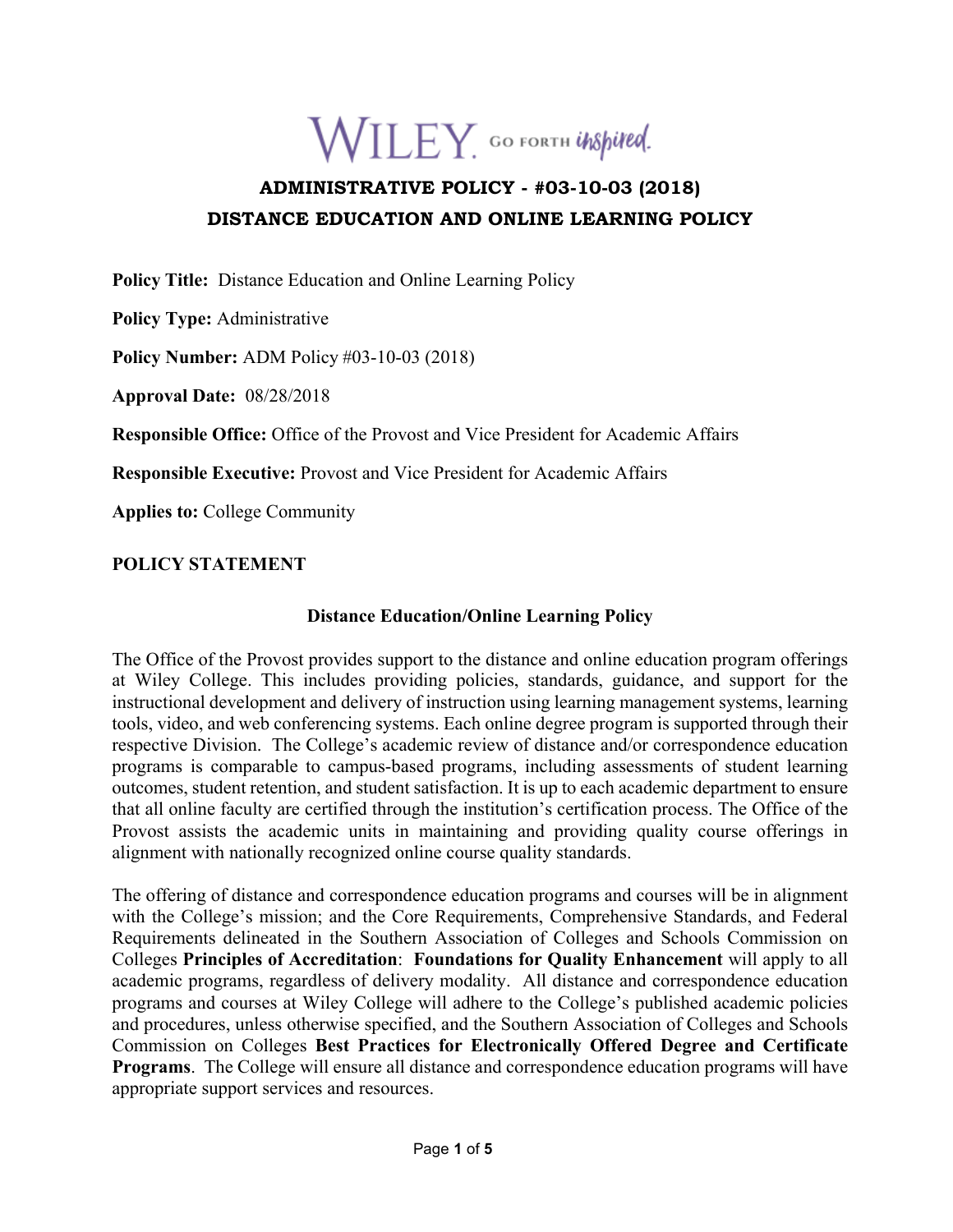# **TABLE OF CONTENTS PAGE NUMBER**

# **DEFINITIONS**

# **Word/Term:**

**Blended/Hybrid course:** A course that combines two modes of instruction; online and face-toface, and is a formal education process in which a student learns at least in part through online delivery of content and instruction with some element of student control over time, place, path or pace.

**Correspondence education**: A formal educational process under which the institution provides instructional materials, by mail or electronic transmission, including examinations on the materials, to students who are separated from the instructor. The interaction between the instructor and the student is limited, is not regular and substantive, and is primarily initiated by the student; courses are typically self-paced. (SACSCOC Distance and Correspondence Education Policy Statement, Edited: January 2018).

**Distance education**: A formal educational process in which the majority of the instruction (interaction between students and instructors and among students) in a course occurs when students and instructors are not in the same place. Instruction may be synchronous or asynchronous. A distance education course may use the internet; one-way and two- way transmissions through open broadcast, closed circuit, cable, microwave, broadband lines, fiber optics, satellite, telepresence, or wireless communications devices; audio conferencing; or video D cassettes, DVD's, and CD-ROMs if used as part of the distance learning course or program.

(SACSCOC Distance and Correspondence Education Policy Statement, Edited: January 2018). **Online course**: Any course offered fully over the Internet and is a formal education process in which a student learns entirely through online delivery of content and instruction. Web- or technology-enhanced course: A traditional course offered with some content elements less than delivered over the Internet and is a formal education process in which a student learns through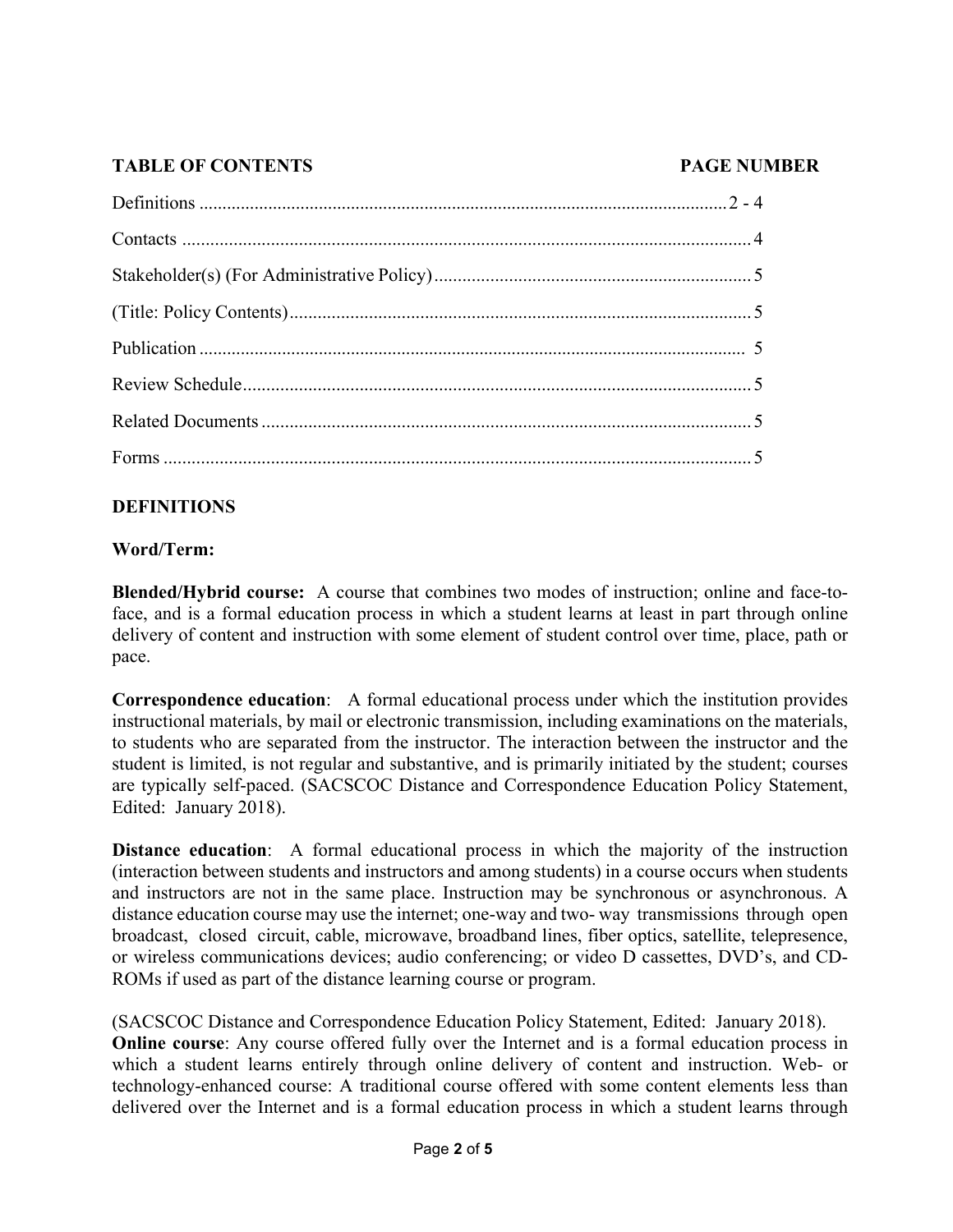traditional classroom delivery of content and instruction. Use of technology typically does not reduce the time traditionally spent in the face-to-face class.

Web/video conference course: Any course that is offered at a scheduled, predetermined time (synchronously) with students connecting to a virtual room or location and interacting with faculty and fellow students via web/video conferencing platform. Using the underlying concepts in the Principles of Accreditation, the College will use the following guideline statements in implementing and reporting on distance and correspondence education programs.

**Curriculum and Instruction**: The academic content and requirements for distance and correspondence education programs and courses will be equivalent to the academic content and requirement for campus-based programs and courses. Analogous instructional activities and assignments conducted in campus-based courses and programs will be utilized in distance education programs and courses. The academic unit will be responsible for maintaining the same high standards for all courses, regardless of the delivery method; for ensuring the instruction is comparable in quality and content; and for regularly assessing the content and methods by which the courses are delivered.

Distance and correspondence education courses will be delivered by reliable methods, and the College will provide technical, academic, clerical, and instructional design support services to faculty and students as appropriate. Decisions to offer courses or programs through distance education will reflect student needs and availability of resources. If a degree program is designed to be offered entirely by distance and/or correspondence, the enrolled student must be able to satisfy all requirements of that degree program.

**Faculty**: As with campus-based programs and courses, faculty assigned to develop, design, and teach distance and/or correspondence education courses will be equally qualified; and the criteria for the evaluation of faculty teaching education distance and/or correspondence education courses will be similar. The academic unit will be responsible for ensuring faculty are qualified to teach distance and/or correspondence education courses.

Prior to being assigned to teach a distance and/or correspondence education course, the academic unit will verify the faculty member's eligibility. Faculty teaching distance and/or correspondence education courses will be required to demonstrate proficiency in computer usage; online content development, delivery and management; pedagogical uses of specific instructional technologies; online course readiness and design; understanding strategies for developing online student engagement and faculty-to-learner, learner-to-learner, and learner-to-content interaction; and the requirements for incorporating accessibility technologies in an alternative delivery format prior to a teaching a distance and/or correspondence education course.

Proficiency to teach distance and/or correspondence education will be demonstrated by a faculty member's successful completion of the Office of the Provost Faculty Online Certification Program or a test-out option. Faculty members who are able to document the completion of an online teaching certification program from another regionally accredited College/college or national agency/organization or have extensive experience teaching online may be certified to teach after successfully completing or testing out of the Faculty Online Certification Program capstone module.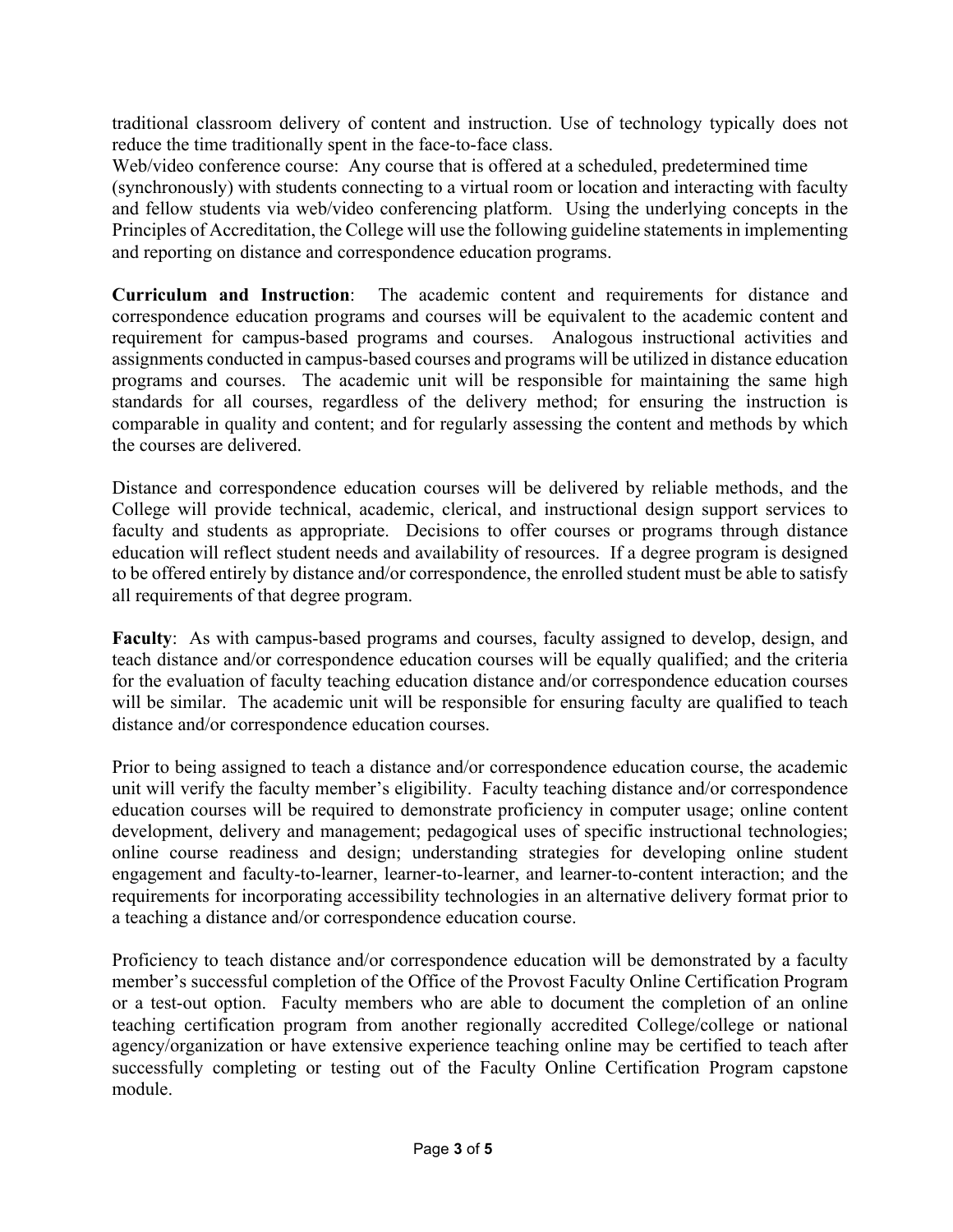Policies for faculty evaluation should include appropriate recognition of teaching, service, and scholarly or creative activities related to distance and/or correspondence education programs or courses.

**Institutional Effectiveness**: The College's academic review of distance and/or correspondence education programs will be comparable to campus-based programs, including assessments of student learning outcomes, student retention, and student satisfaction. The Office of the Provost will assist the academic unit in the implementation of an evaluation process for exemplary course design using a rubric based on national standards, best practices, and instructional design principles.

**Library and Learning Resources**: Equivalent library and learning resources will be available to students enrolled in distance and/or correspondence programs and courses. As with campus-based programs and courses, the requirements of the various academic programs will determine the requisite library and learning resources. Elements of library support and learning resources available to students will include, but not limited to, electronic document delivery, electronic journals, full-text databases, end-user searching, reference assistance and instruction, network access, reciprocal borrowing and interlibrary loan services, cooperative arrangements with other libraries for collection access, cooperative development of databases, and other strategies that emphasize access to resources.

**Student Services**: Students enrolled in distance education and/or correspondence education courses will have adequate access to the range of appropriate academic and student support services. These include admission, orientation, course registration services, academic advising, complaint resolution, textbook acquisition, financial aid, career development, and other special program accommodations, as applicable. Additionally, personal information will be protected. The College protects the privacy of all students, including distance education students, through the strict adherence to the rules of the Family Educational Rights and Privacy Act of 1974 (FERPA).

An array of techniques will be used to protect distance and/or correspondence education students' privacy and identity. These include secure login and password, proctored examinations (supervised face-to-face, electronic, and/or online services), and authentic assessments. For all proctored examinations, students must present an official, current College picture ID prior to taking the examination. Students are responsible for all associated costs incurred for arranging and scheduling of proctored examinations that are not administered by an official College faculty member or designee for the distance education or correspondence education course.

Any new technique, technology, and best practice designed to protect students' privacy and verify identification must be reviewed and approved by the Office of the Provost prior to implementation. Facilities and Finances: Appropriate technical expertise and technological infrastructure will be available to meet the needs of students enrolled in distance and/or correspondence education programs and courses.

**Facilities and Finances:** Appropriate technical expertise and technological infrastructure will be available to meet the needs of students enrolled in distance and/or correspondence education